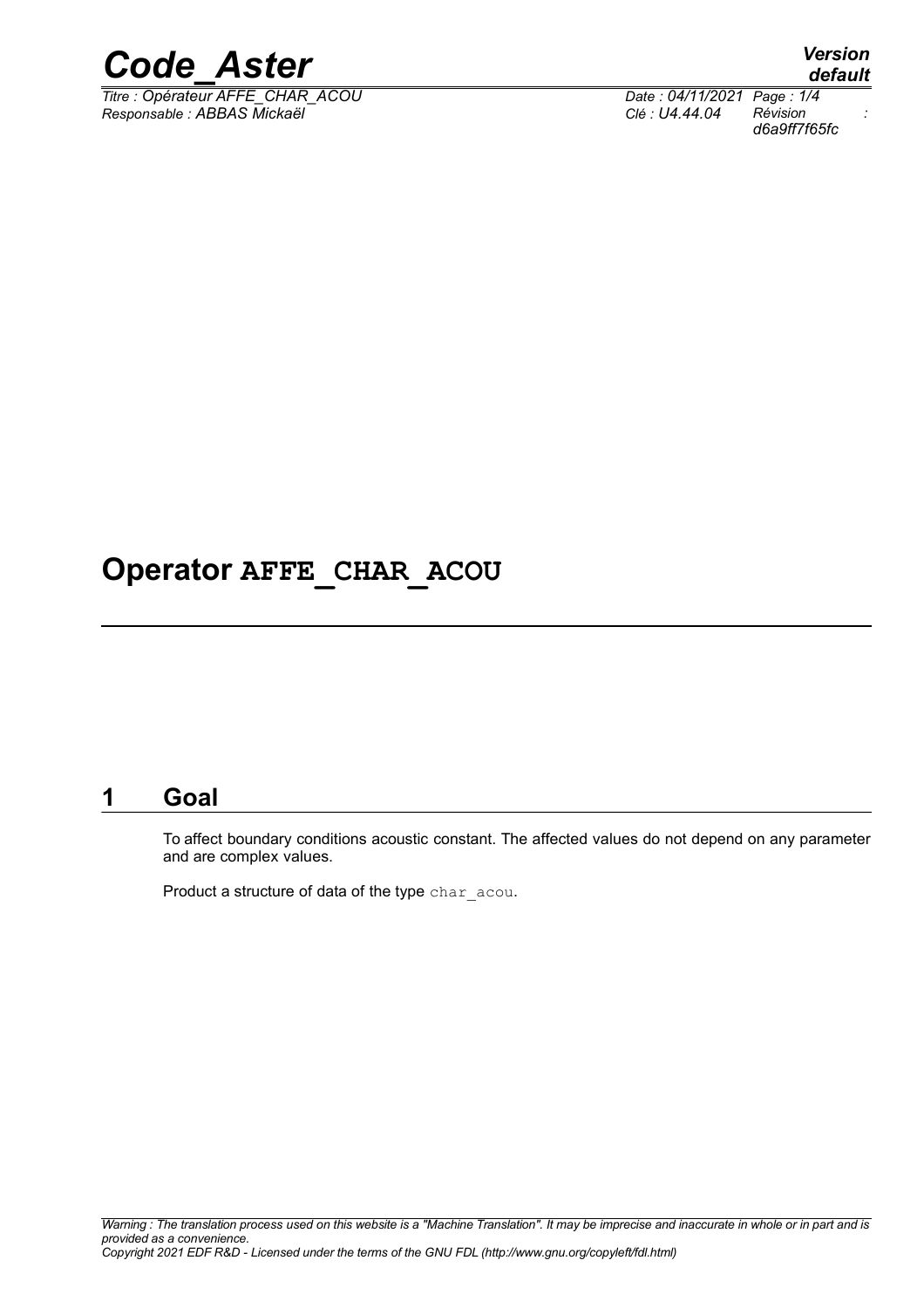# *Code\_Aster Version*

*Titre : Opérateur AFFE\_CHAR\_ACOU Date : 04/11/2021 Page : 2/4 Responsable : ABBAS Mickaël Clé : U4.44.04 Révision :*

)

)

### **2 Syntax**

)

| CH [char_acou] = AFFE_CHAR ACOU(<br>$\blacklozenge$ MODEL<br>♦ INFORMATION | $= MO$<br>$= [1, 2]$          |                                      | [model]           |
|----------------------------------------------------------------------------|-------------------------------|--------------------------------------|-------------------|
| [defect]                                                                   |                               |                                      |                   |
| $\lozenge$ DOUBLE LAGRANGE =/'YES',                                        |                               |                                      | [defect]          |
|                                                                            | $/$ 'NOT'                     |                                      |                   |
| PRES IMPO<br>$\bullet$ $\vdash$                                            | $=$ F ( $\bullet$  <br>ALL    | $= 'YES'$                            |                   |
|                                                                            | GROUP $NO = 1$ gno            |                                      | [l gr noeud]      |
|                                                                            |                               | GROUP $MA = 1$ gma                   | [l_gr_maille]     |
|                                                                            |                               | SANS GROUP NO = L gno 1              |                   |
| $[1$ <sup>or_noeud]</sup>                                                  |                               |                                      |                   |
|                                                                            |                               | $\Diamond$ SANS GROUP MA = $1$ gma 1 |                   |
| [l gr maille]                                                              |                               |                                      |                   |
|                                                                            | $\blacklozenge$ NEAR          | $=$ pre                              | [C]               |
|                                                                            |                               |                                      |                   |
| VITE FACE                                                                  | $=$ F ( $\blacklozenge$   ALL | $=$ 'YES'                            |                   |
|                                                                            | GROUP MA                      | $= 1$ gma                            | [l gr maille]     |
|                                                                            | $\blacklozenge$ VNOR          | $= V NOR$                            | $\lceil C \rceil$ |
|                                                                            |                               |                                      |                   |
| IMPE FACE                                                                  | $=$ F<br>ALL                  | $=$ 'YES'                            |                   |
|                                                                            | GROUP MA                      | $= 1$ gma                            | [l gr maille]     |
|                                                                            | $\blacklozenge$ IMPE          | $= Z$                                | [C]               |

 | LIAISON\_UNIF = \_F ( ♦/ GROUP\_NO = lgno [l\_gr\_noeud] / GROUP\_MA = lgma [l\_gr\_maille]

 $\begin{array}{rcl}\n\bullet / \text{ GROUP}\_ \text{NO} & = \text{ lgno} & [\text{l\_gr}\_ \text{GROUP}\_ \text{MA} & = \text{lgma} & [\text{l\_gr}\_ \text{DDL} & = \text{'CLOSE'} & [\text{TXM}]\n\end{array}$ 

*default*

*d6a9ff7f65fc*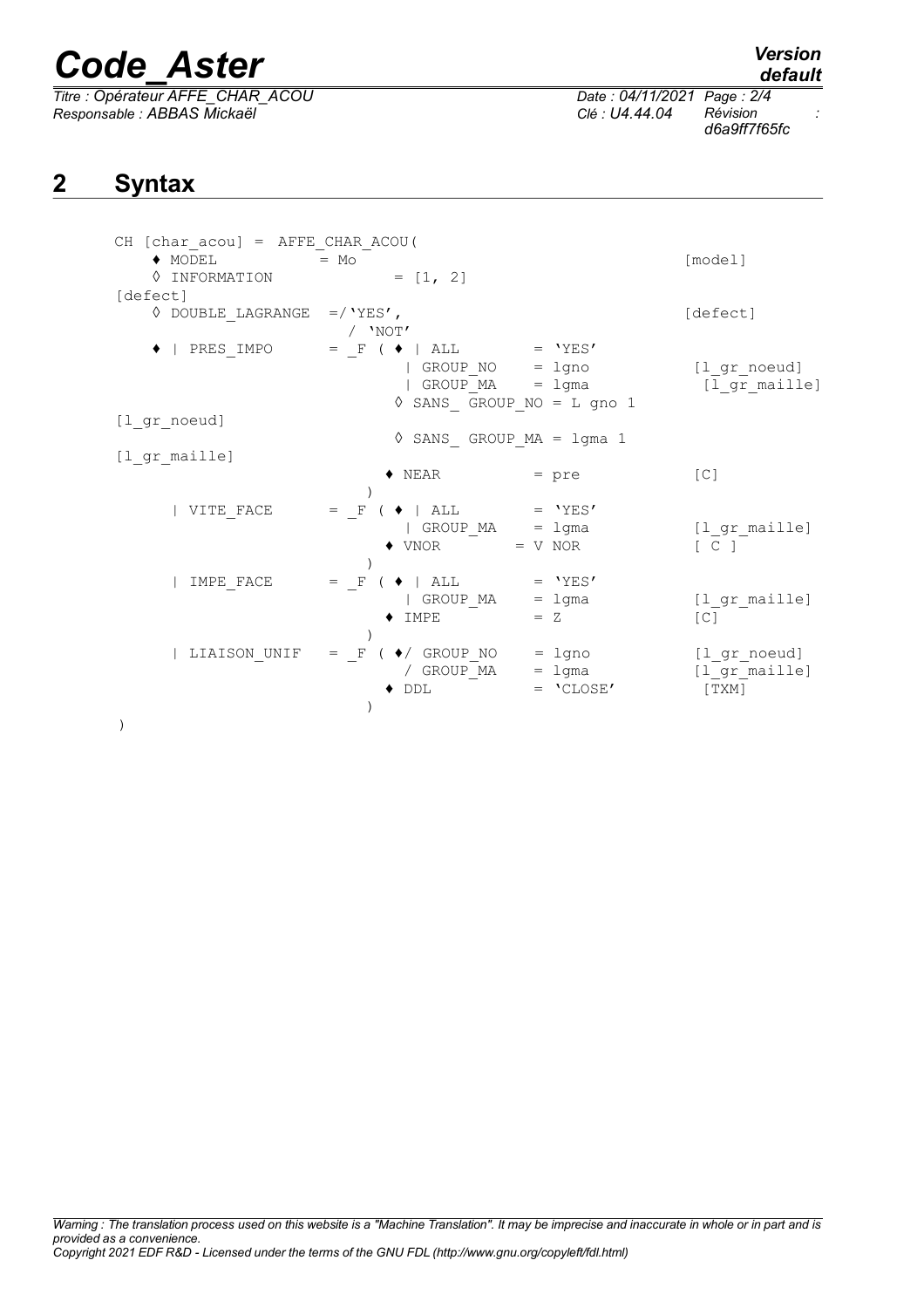### *Code\_Aster Version*

*Titre : Opérateur AFFE\_CHAR\_ACOU Date : 04/11/2021 Page : 3/4 Responsable : ABBAS Mickaël Clé : U4.44.04 Révision :*

*d6a9ff7f65fc*

### **3 Operands**

#### **3.1 Operand MODEL**

 $MODEL = MO$ 

Name of the model whose grid supports the elements of acoustic calculation.

#### **3.2 Operand DOUBLE\_LAGRANGE**

 $DOUBLE$  LAGRANGE = 'YES'/'NOT'

This keyword makes it possible to say if the user or not wishes to duplicate the multipliers of Lagrange used to define dualiser the boundary conditions in the assembled matrix. Concretely, to duplicate the multipliers of Lagrange makes it possible to use linear solveurs not allowing the swivelling. Not to duplicate Lagrange makes it possible to reduce the number of degree of freedom of the problem (and thus size of the problem to be solved) but its use is limited to solveurs MUMPS and Petsc.

#### **3.3 Keywords PRES\_IMPO / IMPE\_FACE**

#### **3.3.1 Goal**

Keywords factors giving it natural of the conditions imposed on the specified elements (nodes or meshs).

| PRES IMPO

Allows to impose the degree of freedom of pressure.

| VITE\_FACE

Allows to specify the field speed vibratory imposed in loading on elements of border.

| IMPE\_FACE

Allows to specify the map of impedance imposed in boundary condition on elements of border.

#### **3.3.2 Operands ALL / GROUP\_NO / GROUP\_MA/ SANS\_GROUP\_NO/ SANS\_GROUP\_MA**

Declaration of the topological entities to which the loadings are applied, boundary conditions.

Those are imposed on the nodes or meshs given by the keywords ALL, GROUP\_MA, GROUP\_NO Tout while possibly excluding thanks to the keywords  $SANS-*$ .

Attention keywords  $SANS*$  are available only for the keyword PRES\_IMPO.

#### **3.3.3 Operands NEAR / IMPE**

CLOSE = pre

Value (complex) of the degree of acoustic freedom of pressure (only degree of freedom in acoustic modeling) imposed on the specified nodes.

 $IMPE = Z$ 

Value (complex) of the acoustic impedance imposed on the meshs specifiedES.